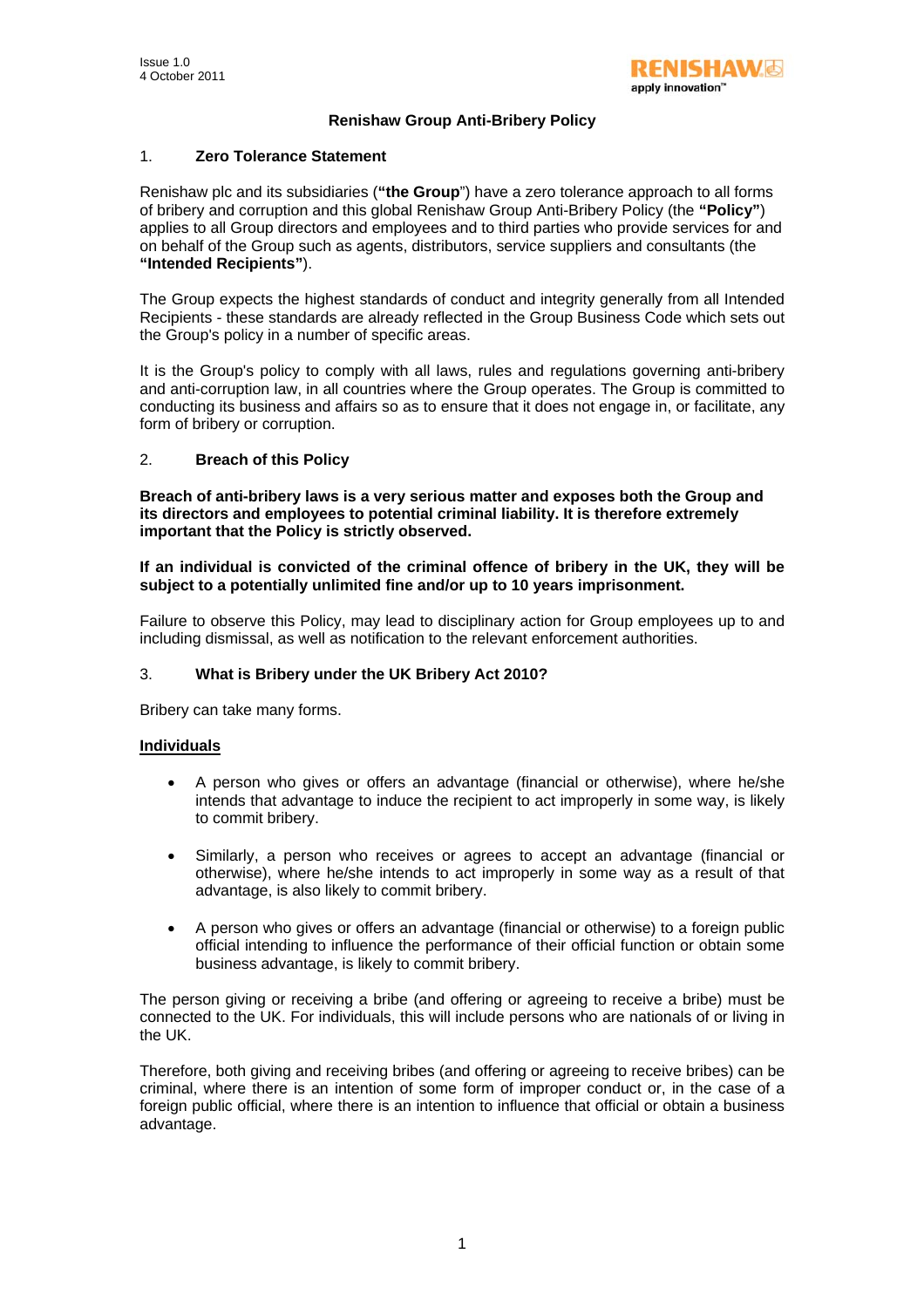# **Companies**

- Companies can also commit bribery. A company which carries on business in the UK will commit bribery **if any of its Associated Persons** bribes another person with the intention of obtaining or retaining business or a business advantage for that company.
- If a company is convicted of the criminal offence of bribery in the UK, it will be subject to an unlimited fine but, more importantly, it is likely to suffer irreparable damage to its reputation. Employees of a company may also incur personal criminal liability.

**Importantly "Associated Person"** is drafted widely to include employees and other third parties who perform services for or on behalf of a Company, for example **subsidiaries, agents, distributors, consultants and service providers.** 

This means that, if an Associated Person of the Group engages in corrupt activity on behalf of the Group, the Associated Person's actions could make the Group legally liable for acts occurring on its behalf anywhere in the world.

#### **It does not matter whether the directors, employees or other managers of the Group are aware of the Associated Person's act of bribery for the Group itself to commit a crime.**

Accordingly, it is important that Intended Recipients are aware of what constitutes bribery and the different circumstances in which bribery may arise in the course of business.

It is also crucial that all Intended Recipients are aware that bribery, in any of its forms, is **absolutely prohibited.** 

#### 4. **Relevant Law**

Relevant Laws that Intended Recipients are required by the Group to abide by include:

- UK Bribery Act 2010 came into force on 1 July 2011 perceived to be the "*toughest anti corruption legislation in the world*"
- Foreign Corrupt Practices Act 1977 (US)
- OECD Anti-Bribery Convention (38 member countries)

See Appendix 3 for extra guidance on the relevant laws. For practical guidance for employees please see the Renishaw Intranet Anti-Bribery page which contains various worked examples and guidance notes.

*Note - in addition, each country in which the Group operates is likely to have its own local laws around anti-bribery and these should also be adhered to by Intended Recipients, as well as any additional policies relating to the Group's healthcare business, where applicable. The Group may issue local amendments/supplements to this Policy (as appropriate) for local or specialist laws/regulations/policies and reserves its right to update and re-issue it generally.* 

# 5. **Guidance on contracting with Third Party Representatives of the Group**

- All Group employees and directors are required to follow the Third Party Representative Guidelines, attached at Appendix 1.
- All other Intended Recipients (other than Group employees and directors) are required to co-operate with regard to the procedures Group employees and directors are required to follow in the Third Party Representative Guidelines.

# 6. **Facilitation Payments**

• Facilitation or "grease payments" are payments made with the purpose of expediting or facilitating the performance by a public official of routine bureaucratic transactions.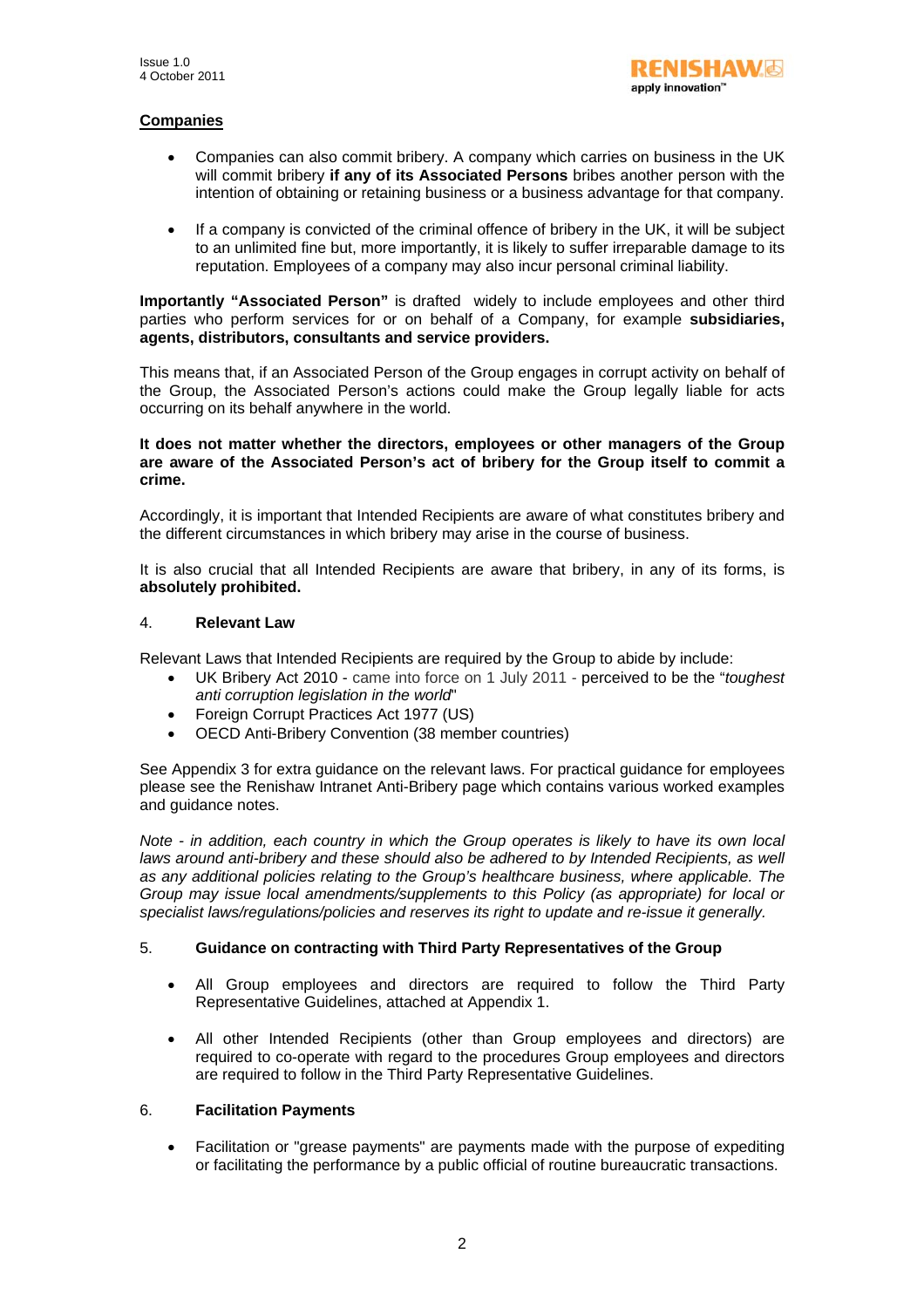- RENISHAWG apply innovation'
- Facilitation payments are a form of bribery and are illegal in most countries (including under the UK Bribery Act 2010). They are therefore forbidden by the Group except in the extreme case where "life, limb or liberty" is at risk.
- Facilitation payments can often be dressed up as administration fees, commission payments, a local tax, payments to charities, political parties or similar and care must be taken if such payments are requested.

# 7. **Gifts and Hospitality**

Unlawful gifts or lavish hospitality can also amount to bribery.

Even in countries where there is a certain custom or practice, Group policy is that Intended Recipients must only offer or receive gifts, benefits or hospitality in connection with any Group business where this is in accordance with the following key general principles:

- it does not influence, or have the potential to influence, any individual or organisation in such a way as to compromise or appear to compromise integrity or impartiality, or to create a conflict of interest or perception of conflict of interest;
- it is not offered as an inducement to the recipient individual or organisation to do or not do any particular act or is not otherwise offered as a favour;
- it is a modest gift or conventional hospitality provided that the above principles are complied with and the intention behind the offering of that gift or hospitality is not to influence the behaviour of the recipient but is instead offered as a gesture of goodwill;
- it should never be offered for a direct benefit in return;
- it must be permissible under all applicable local laws, rules and regulations;
- it would not be likely, if under scrutiny by external observers, to be seen as having an ulterior motive.

Intended Recipients are never allowed to accept or give cash or cash equivalents (cash equivalents include gift cards, gift certificates, loans, shares or options).

When dealing with a public official, the official's country/organisation will often have rules/laws imposing limits on the level of hospitality and gifts which can be accepted.

When dealing with the private sector, gifts or hospitality should not exceed any limits imposed by the recipient's organisation.

Additionally, all Group employees should also continue to comply with the Group expenses policy, and their own expenses limits, when providing gifts and hospitality.

If any employee is in any doubt about whether the provision of a particular gift or type of hospitality would be reasonable and proportionate, they should seek guidance from their manager. If the manager has any concerns, he/she should seek guidance from Group Legal or the CSR committee established to implement and review this Policy.

For further practical guidance, employees should see the Renishaw Intranet Anti-Bribery page which contains various worked examples.

# 8. **Record Keeping**

Proper, timely and accurate books and records must be kept by Intended Recipients of all transactions with third party representatives of the Group (as well as other transactions that could reasonably by covered by this Policy).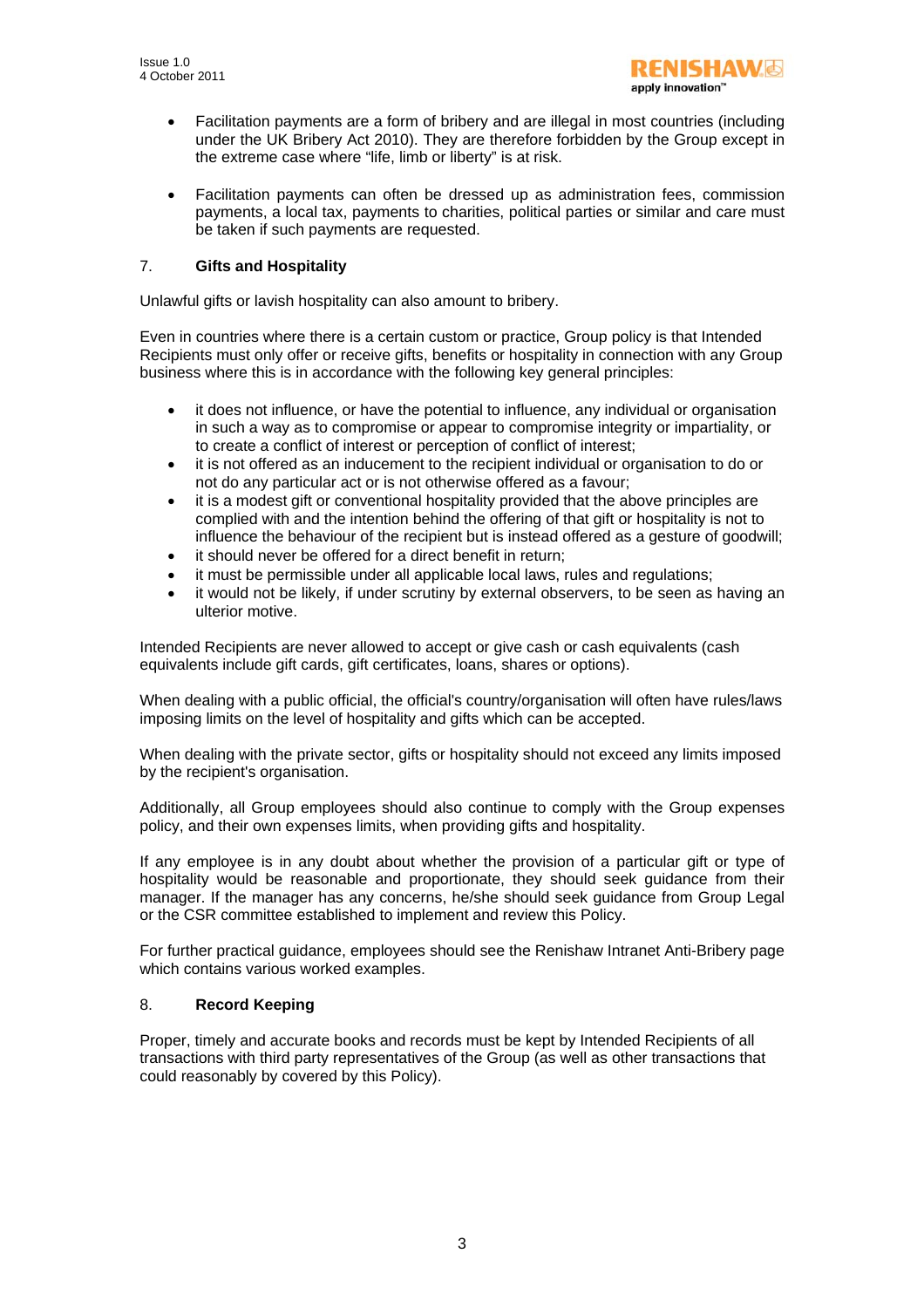# 9. **Whistleblowing**

The Group expects employees or directors who:

- know, or have reasonable grounds to suspect, that any of their colleagues have been or may be involved in bribery, in the course of their employment; and/or
- know, or have reasonable grounds to suspect, that any third party representative who is performing services for the Group, has been or may be involved in bribery;

to inform one of the appropriate individuals below (given the employees or directors seniority) so that management can investigate the matter.

The procedure is as follows and if no action is taken, or no satisfactory answer is given at any stage, you should proceed to the next level:

- 1. Contact your General Manager/Divisional Director.
- 2. Contact the Group Human Resources Manager or Company Secretary.<br>3. Should the problem lie with your Manager or Director and General Mana
- 3. Should the problem lie with your Manager or Director and General Manager, or you have a concern about reporting the malpractice, please contact the Group Human Resources Manager or member of the CSR committee directly who will assist.

Failure to report such matters is a disciplinary offence.

No employee will be penalised or subjected to other adverse consequences for refusing to pay bribes or using the whistleblowing procedures, even if it may result in the Group losing business.

# 10. **Questions on this Policy**

Any questions concerning any aspect of this Policy should be referred to Group Legal, who will provide the necessary guidance, working where required, with the CSR Committee.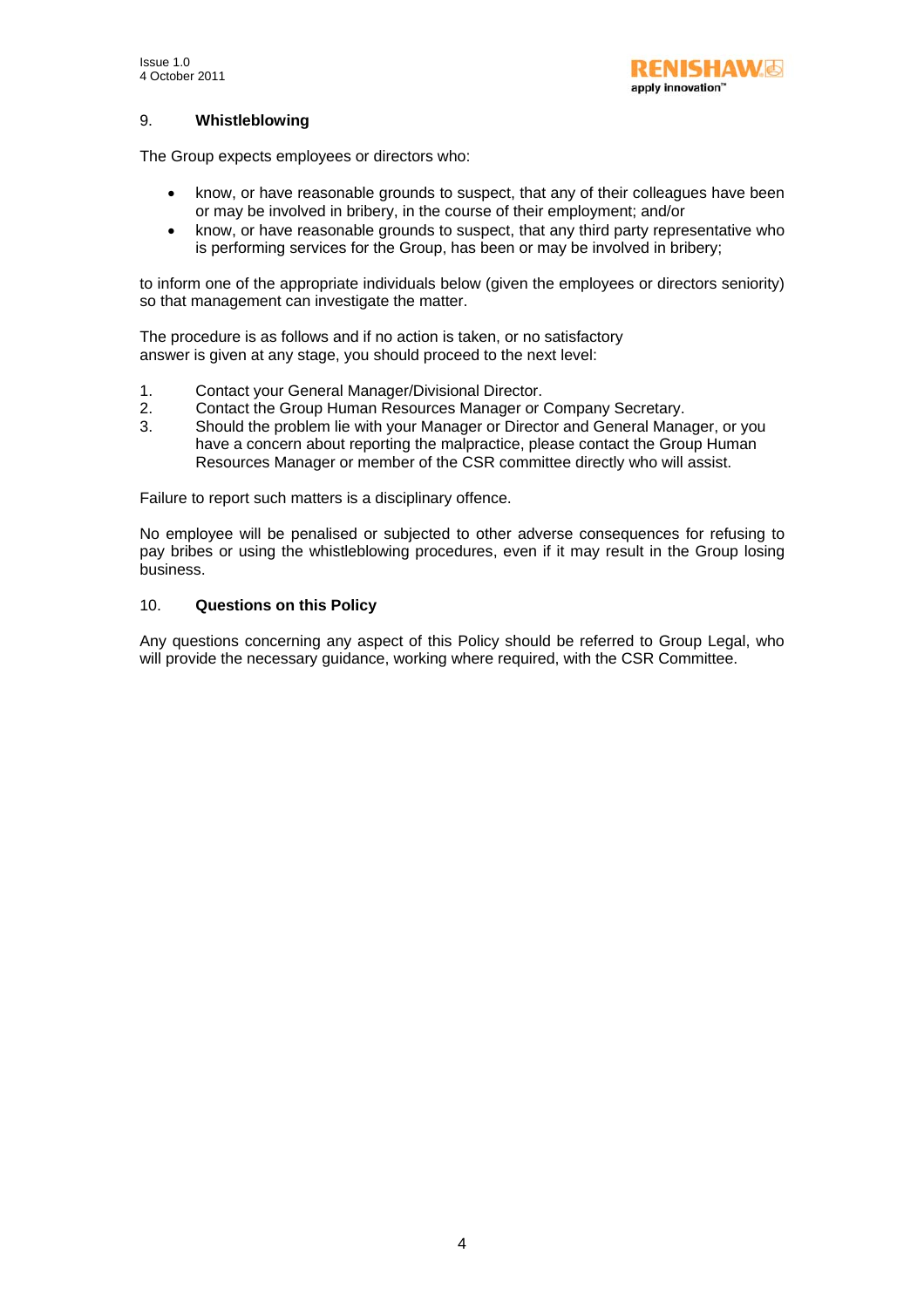

# **Appendix 1 - Third Party Representatives Guidance**

## **Introduction**

- The UK Bribery Act 2010 introduced a new corporate offence of **"failure to prevent bribery"**.
- If a "**third party representative"** (**NB this includes, in particular agents and distributors but also includes other third parties who provide services for and on behalf of the Group such as service suppliers and consultants**) pays a bribe, anywhere around the world, for the benefit of a Group company, Renishaw plc could be found guilty of a criminal offence of failing to prevent bribery (unless the Group could show it had "adequate procedures" in place).
- Therefore the Group requires all employees and directors dealing with third party representatives to follow certain "risk mitigation strategies" in order to prevent any bribery or corruption occurring. This Policy is intended to form part of the "adequate procedures" which the UK Bribery Act requires.

# **Third Party Representatives - Risk Mitigation Strategies**

1. **Due Diligence** 

### **Due diligence must always be undertaken on all third party representatives before entering into any agreements with them.**

- The level of due diligence should reflect the level of perceived risk posed by the appointment. Due diligence should be conducted using a risk-based approach and common sense should dictate the level of risk in question.
- **At a minimum**, all third party representatives must complete the Group (short or long form) Due Diligence Questionnaire (see Renishaw Intranet Anti-Bribery page).

#### **A higher level of due diligence will be required when operating in countries where any or all of the below circumstances exist**:

- general levels of corruption are perceived as raised or high Transparency International's Corruption Barometer provides risk ratings in different countries: http://www.transparency.org/policy\_research/surveys\_indices/gcb/2010/interactive;
- employees have identified "red flags" (see the Red Flags guidance in Appendix 2 to this Policy);
- a third party representative is paid to introduce customers to a Group company or to interact with public officials on the Group's behalf or has close ties to public officials; and/or
- there are any other ethical conduct concerns.

#### **Where higher risks of corruption exist, additional due diligence should include:**

- validation that there are no concerns about the third party's integrity (e.g. allegations that they have been involved in improper conduct);
- validation they have the appropriate expertise and resources to provide the services for which they are being retained - references may be needed;
- validation they have their own internal anti-bribery procedures;
- indirect investigations such as internet searches or enquiries of local sources such as Chambers of Commerce;
- further information checks are set out in the Long Form Due Diligence Questionnaire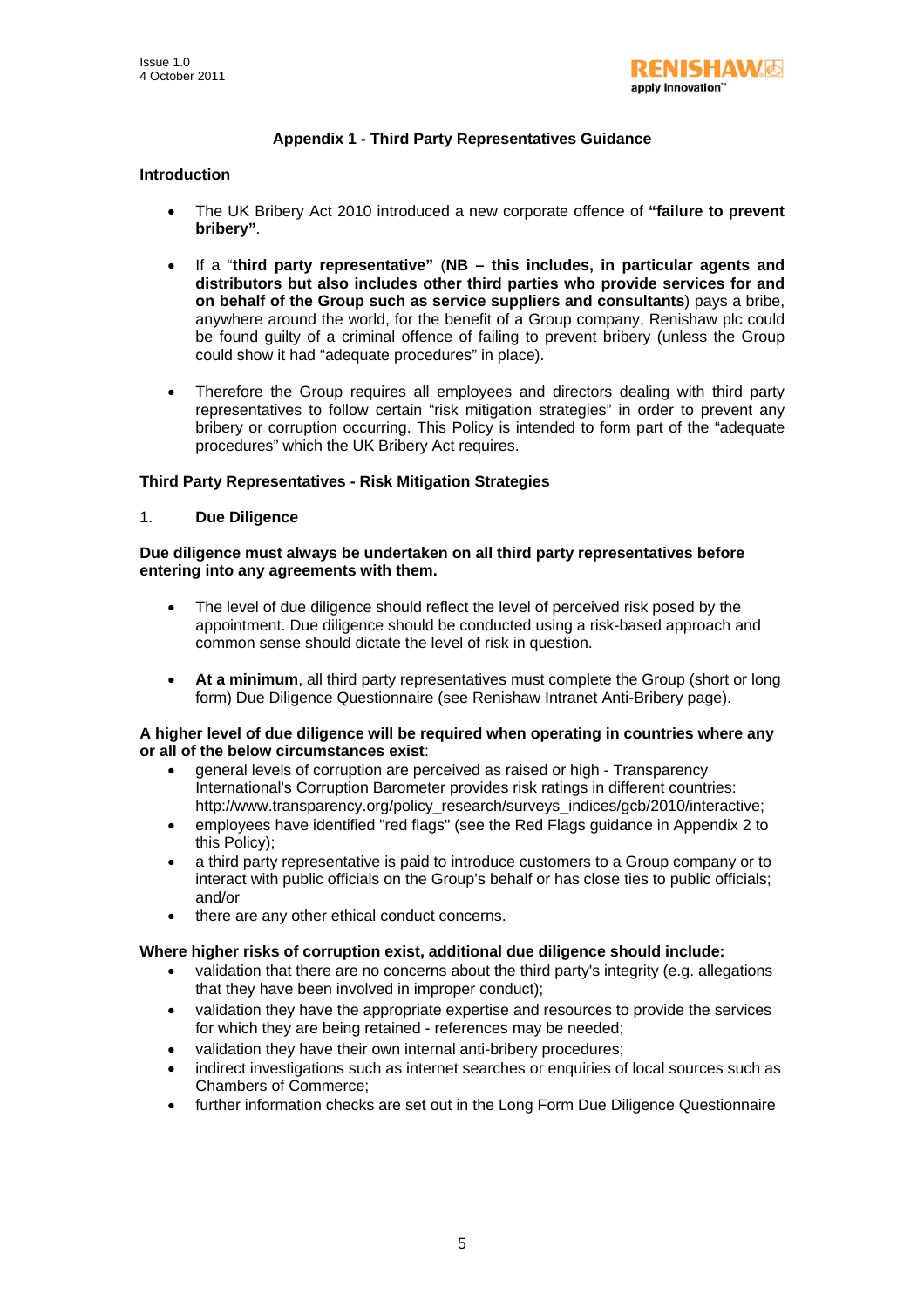## 2. **Contracts with and notifications of this Policy to Third Party Representatives**

The Group's objective is that all relationships with third party representatives will be covered by a written agreement including the right of termination in the event of a breach of this Policy:

- in the case of agents, distributors or consultants the contract should be based on the Group standard agent, distributor or consultant contract and for other third party representatives a written agreement should be used.
- the employee engaging the third party representative should **also** ensure **as a minimum** they understand and have been sent a copy of this Policy with an accompanying letter (a template letter can be found on the Renishaw Intranet Anti-Bribery page).
- the accompanying letter should be copied to Group Legal by that employee.

When entering into a contract with the third party representative, employees need to establish that:

- there is a genuine need for the services;
- the third party representative has the skills and experience needed to provide the services which should be accurately and clearly documented;
- the remuneration to be paid is fair, reasonable and is documented, including the location to which any money is being paid (off-shore accounts should be viewed with particular concern);
- records are kept of any payments for at least 6 years.

If in doubt please contact Group Legal.

# 3. **Monitoring**

Ongoing monitoring of third party representatives should be undertaken by the employees leading the relationship with them (particularly if any of the "red flags" in Appendix 2 become apparent or are suspected going forwards).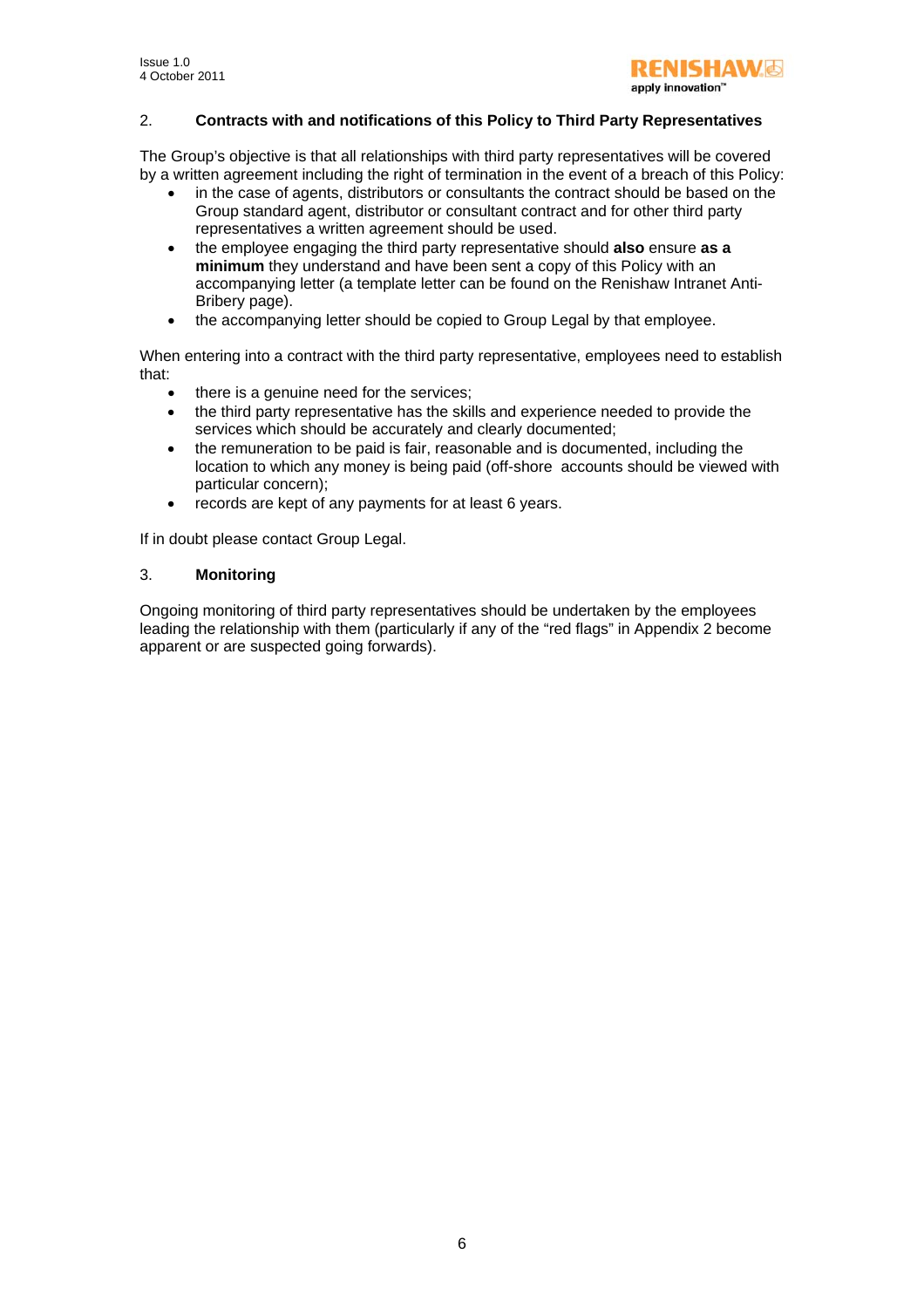

# **Appendix 2 - "Red Flag" situations**

## **Employees should be alert to typical "red flag" situations, which may give rise to suspicions of corrupt activity or bribery and can include the following:**

- refusal to agree to the anti-bribery Policy;
- unwillingness or refusal to explain unusual arrangements or the nature of the services to be provided;
- refusal to identify all parties involved;
- inconsistent details given about proposed arrangements or the parties involved;
- involvement of and/or payments to third parties not involved in the transaction;
- offers to provide general marketing or consultancy services with little or no obvious value;
- offers to provide services for which the third party does not appear to have the necessary experience or staff;
- requests to use of an agent, intermediary, consultant, distributor or supplier that is not typically used by or known to the Group;
- third parties who offer privileged access to or have 'special relationships' with foreign government officials or political party;
- use of consultants or representatives who have been specifically requested by a public official or representatives of a customer;
- structuring arrangements in a way that does not appear to have any legitimate business purpose;
- attempts to evade normal record keeping and/or reporting;
- requests for payments to off-shore accounts or to other jurisdictions;
- requests for advance payments without providing proper justification for them;
- requests to vary the commission or payment method to meet unidentified expenses;
- offers of unusually generous gift or lavish hospitality;
- demands for unusually generous gift, lavish hospitality or other 'favours' before commencing or during negotiations;
- references to a need to pay bribes or make facilitation payments in order to conduct business in its jurisdiction;
- requests to provide employment or some other advantage to a friend or relative;
- requests for any arrangements that seem unusual, unjustified or wrong.

**This list is illustrative only and is not an exhaustive list of all possible Red Flag situations. Wherever a situation feels wrong, even if it is explained as being 'the way things are normally done here', it should be a cause for concern.**